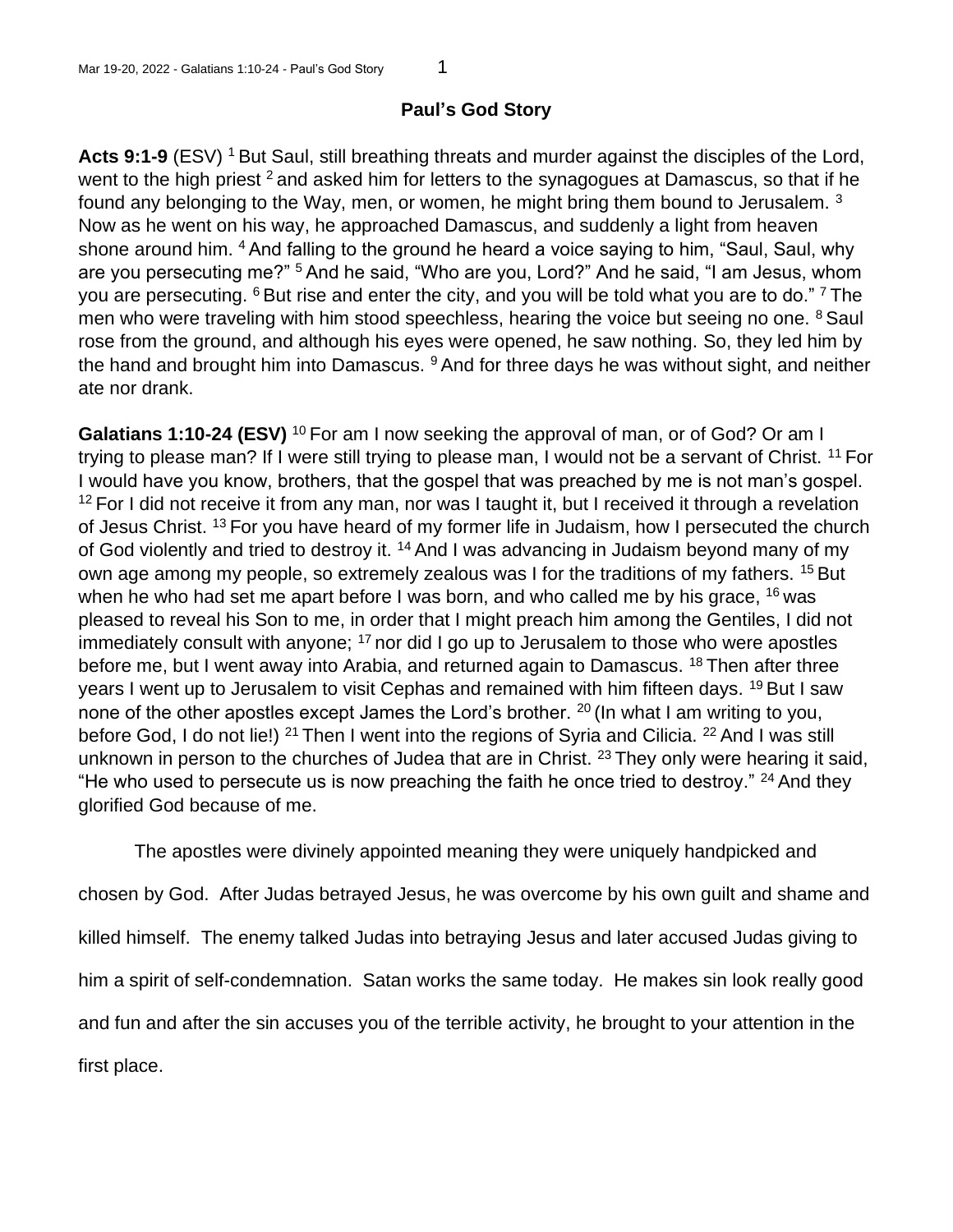After the death of Judas, the 11 disciples under the Lord's direction chose Mattias. Mattias had been among the disciples who accompanied them "all the time the Lord Jesus went in and out among us, beginning with the baptism of John, until the day that He was taken up…a witness with us of His resurrection" (Acts 1:21-22). These 12 apostles were well known and their apostleship unquestionable with the early believers and the church after Pentecost. Jesus had promised them, "When they deliver you up, do not become anxious about how or what to speak; for it shall be given you in that hour what you are to speak. For it is not you who speak, it is the Spirit of your Father who speaks in you" (Matt. 10:19-20). This promise was given to the apostles alone. Yes, the Holy Spirit may help us remember and keep our minds clear when we are called to speak under difficult circumstances. Christ promised new revelation only to the apostles, who were the sole authoritative spokesmen of His word before the New Testament was written. "These things I have spoken to you, while abiding with you," Jesus told them. "But the Helper, the Holy Spirit, whom the Father will send in My name, He will teach you all things, and bring to your remembrance all that I said to you" (John 14:25-26). The Holy Spirit not only enabled the apostles to remember accurately and completely what Jesus had taught them during His three-year earthly ministry but divinely revealed to them every additional truth He later declared through them. When they spoke for God, it was God Himself speaking through them. (John MacArthur, Galatians pg. 20-21).

The Judaizers made it clear to the church in Galatia that Paul was not one of the original apostles and either appointed himself or was appointed by a person and not God. Paul had left Galatia and the false teachers made it their aim to discredit Paul. Paul's major purpose was to defend the true Gospel of Jesus Christ He has received from God Himself and in so doing he had to defend his true calling of that of an apostle.

Verse 10 – "<sup>10</sup> For am I now seeking the approval of man, or of God? Or am I trying to please man? If I were still trying to please man, I would not be a servant of Christ." The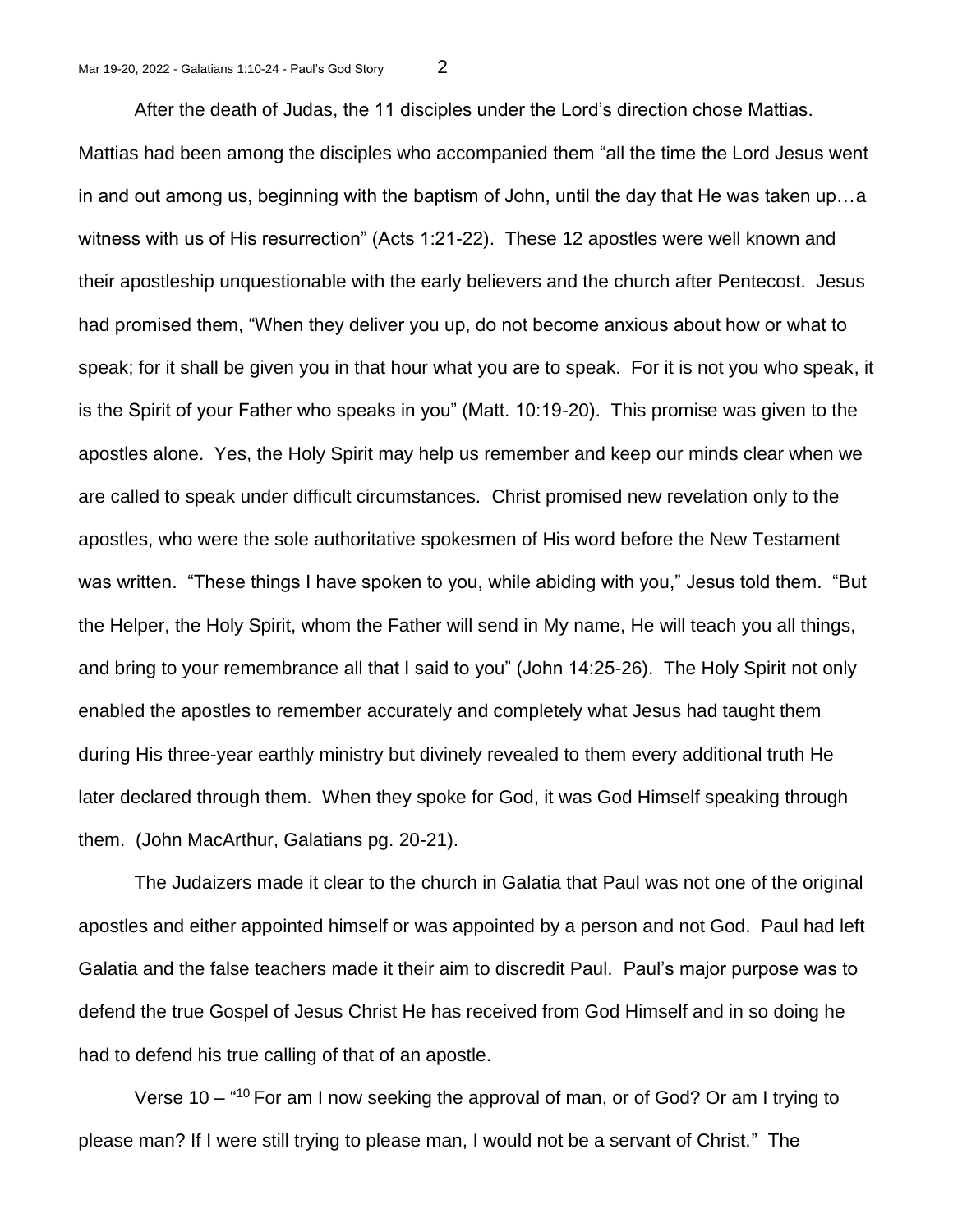commentator Todd Wilson writes this about people pleasers. "People pleasers have an inordinate desire to please other people; servants of Christ have an all-consuming passion to please God. People pleasers are motivated by the fear of man; servants of Christ are inspirited by the fear of God. People pleasers pretend to serve God when they really intend to serve themselves; servants of Christ actually intend to serve God by meeting the needs of other people. People pleasers are anxious for approval from others and distraught when they do not get it; servants of Christ simply love others and leave approval or disapproval to the judgment of God…. If we are always working hard to curry favor from other people and to do what they think we should do, we will eventually work ourselves into a state of exhaustion and despair." (Todd Wilson, Galatians pg. 35, 41).

Paul was a true God pleaser, and, in the end, it cost him his life. One time doing his best to please God, the people dragged him out of town, stoned him and left him for dead. He bore on his body the brand marks of Jesus. The worst case of people pleasers in the ministry that I can think of are the Lutheran pastors in Germany during World War II doing their best to please Hitler and ignore the suffering of God's chosen people, the Jews.

Verse 11 – "<sup>11</sup> For I would have you know, brothers, that the gospel that was preached by me is not man's gospel." Dr. MacArthur comments on this verse, "Let me make it perfectly clear." "The Gospel I preach is not human either in nature or in authority." "I did not invent it or alter it nor did any other man." "Its message is completely divine in origin, without many mixture of human wisdom whatever" (Galatians pg.23).

Verse 12a – "<sup>12</sup> For I did not receive it from any man, nor was I taught it," The source of Paul's Gospel was God Himself, not any human authority or Jewish tradition.

Verse 12b – "but I received it through a revelation of Jesus Christ." The term revelation means what was once a secret has now been made known. To Paul was revealed the mystery of the Gospel and his source is God, not human tradition of any kind. Salvation is not by works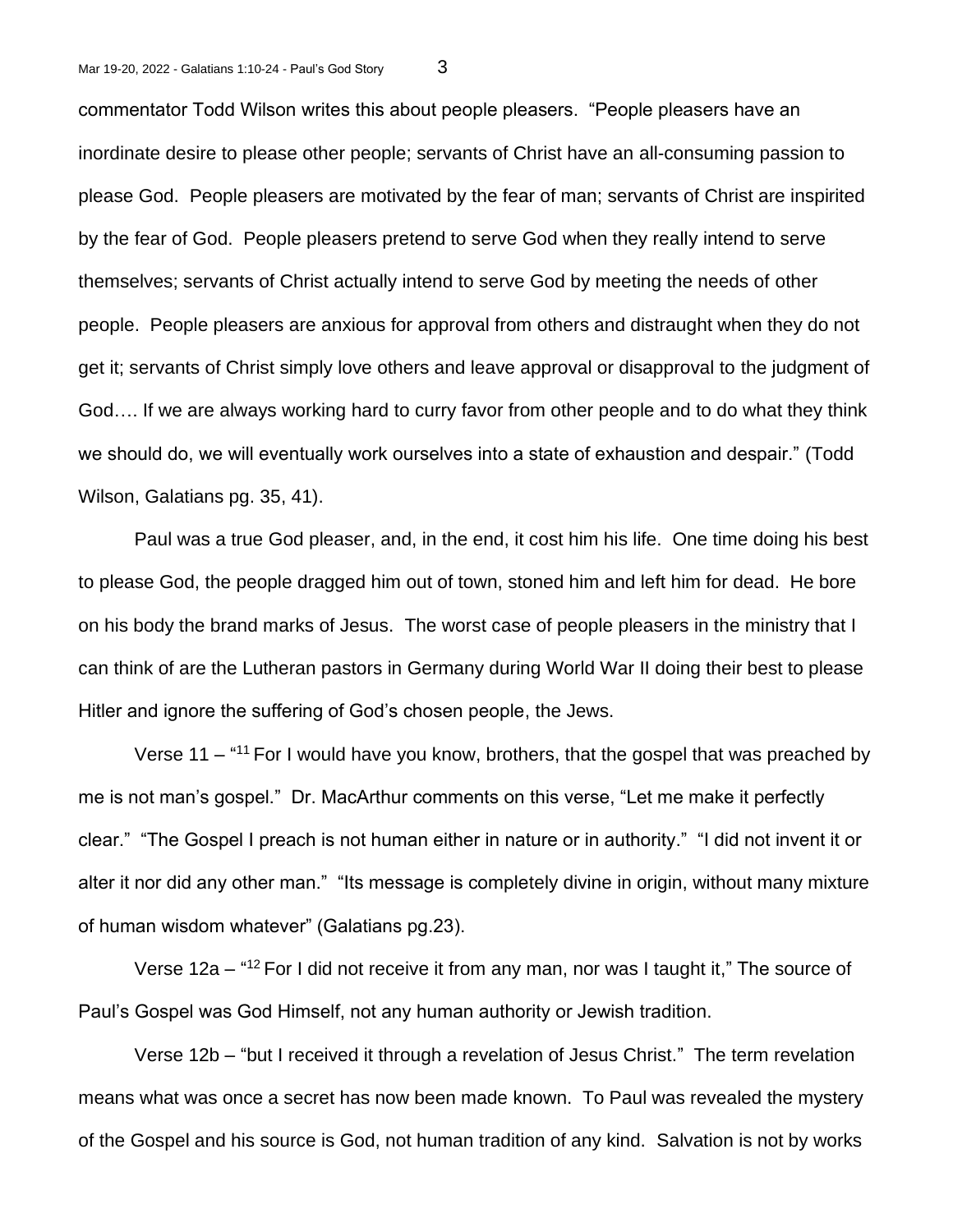but a work of God's grace. God spoke directly to Paul. That is why we read of his conversion to Jesus in Acts chapter 9. Paul saw the light and never again lived in the darkness of unbelief. His trip to Damascus would eventually end in heaven due to the grace of God and hell was averted.

Verses 13-14 – "<sup>13</sup> For you have heard of my former life in Judaism, how I persecuted the church of God violently and tried to destroy it.  $14$  And I was advancing in Judaism beyond many of my own age among my people, so extremely zealous was I for the traditions of my fathers." Paul is giving his personal testimony of how he came to Christ. Part of his testimony is rather embarrassing indeed. He persecuted the church so violently that he had believers in Christ stoned to death. He thought he was serving God by persecuting the church with much violence. It never ceases to amaze me how a person can be so wrong. Paul thought he had God on his side and was willing to go so far as to put people to death. Putin thinks he has God on his side even quoting the Bible to the masses. "Oh, Lord may none of us be this deceived and used by Satan to steal, kill, and destroy."

What changed Paul completely was the grace of God, the message of grace given to him by God Himself. None of this message came from his past, from the tradition of being a Pharisee. Paul had to be retaught, rewired, requiring heart surgery by the Master Physician. God's grace is absolutely amazing. When God's grace came into him, Paul realized he was actually in rebellion against God. He was a runaway freight train crushing everyone on his path (ibid. pg. 27), a man without restraint. God's grace led to a massive repentance, a complete change of direction. God performed a major overhaul on his life and to this day we are still reaping the fruit of God's work in and through Paul's life.

Verses 15-16a "<sup>15</sup>But when he who had set me apart before I was born, and who called me by his grace, <sup>16</sup> was pleased to reveal his Son to me, in order that I might preach him among the Gentiles." So often in the Old Testament and on into the New Testament it is stated that